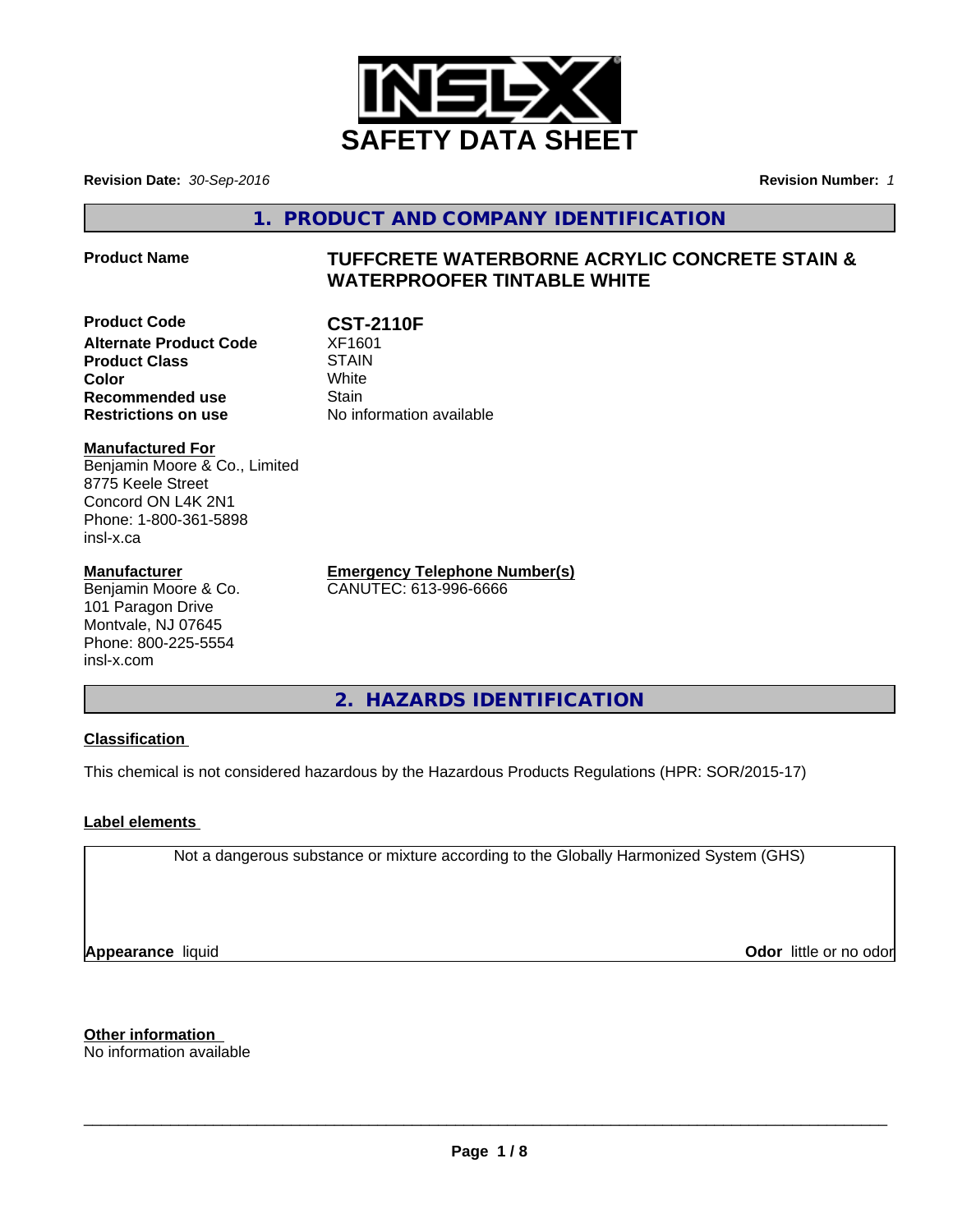# **Other hazards**

**CAUTION:** All floor coatings may become slippery when wet. Where non-skid characteristics are desired, a small amount of clean sand may be added. Stir often during application.

# **3. COMPOSITION INFORMATION ON COMPONENTS**

| <b>Chemical Name</b>            | <b>CAS-No</b> | Weight % (max) |
|---------------------------------|---------------|----------------|
| Titanium dioxide                | 13463-67-7    | 10 - 30%       |
| 2-Propanol-1-butoxy             | 5131-66-8     | - 5%           |
| Kaolin                          | 1332-58-7     | - 5%           |
| Sodium C14-C16 olefin sulfonate | 68439-57-6    | $0.1 - 0.25\%$ |

# **4. FIRST AID MEASURES**

| <b>Eye Contact</b>                     | Rinse thoroughly with plenty of water for at least 15<br>minutes and consult a physician.          |
|----------------------------------------|----------------------------------------------------------------------------------------------------|
| <b>Skin Contact</b>                    | Wash off immediately with soap and plenty of water<br>removing all contaminated clothes and shoes. |
| <b>Inhalation</b>                      | Move to fresh air. If symptoms persist, call a physician.                                          |
| Ingestion                              | Clean mouth with water and afterwards drink plenty of<br>water. Consult a physician if necessary.  |
| <b>Most Important Symptoms/Effects</b> | None known.                                                                                        |
| <b>Notes To Physician</b>              | Treat symptomatically.                                                                             |

**5. FIRE-FIGHTING MEASURES**

| <b>Suitable Extinguishing Media</b>                                    | Use extinguishing measures that are appropriate to local<br>circumstances and the surrounding environment.                                   |
|------------------------------------------------------------------------|----------------------------------------------------------------------------------------------------------------------------------------------|
| <b>Protective Equipment And Precautions For</b><br><b>Firefighters</b> | As in any fire, wear self-contained breathing apparatus<br>pressure-demand, MSHA/NIOSH (approved or equivalent)<br>and full protective gear. |
| <b>Specific Hazards Arising From The Chemical</b>                      | Closed containers may rupture if exposed to fire or<br>extreme heat.                                                                         |
| <b>Sensitivity To Mechanical Impact</b>                                | No.                                                                                                                                          |
| <b>Sensitivity To Static Discharge</b>                                 | No.                                                                                                                                          |
| <b>Flash Point Data</b><br>Flash Point (°F)<br>Flash Point (°C)        | Not applicable<br>Not applicable                                                                                                             |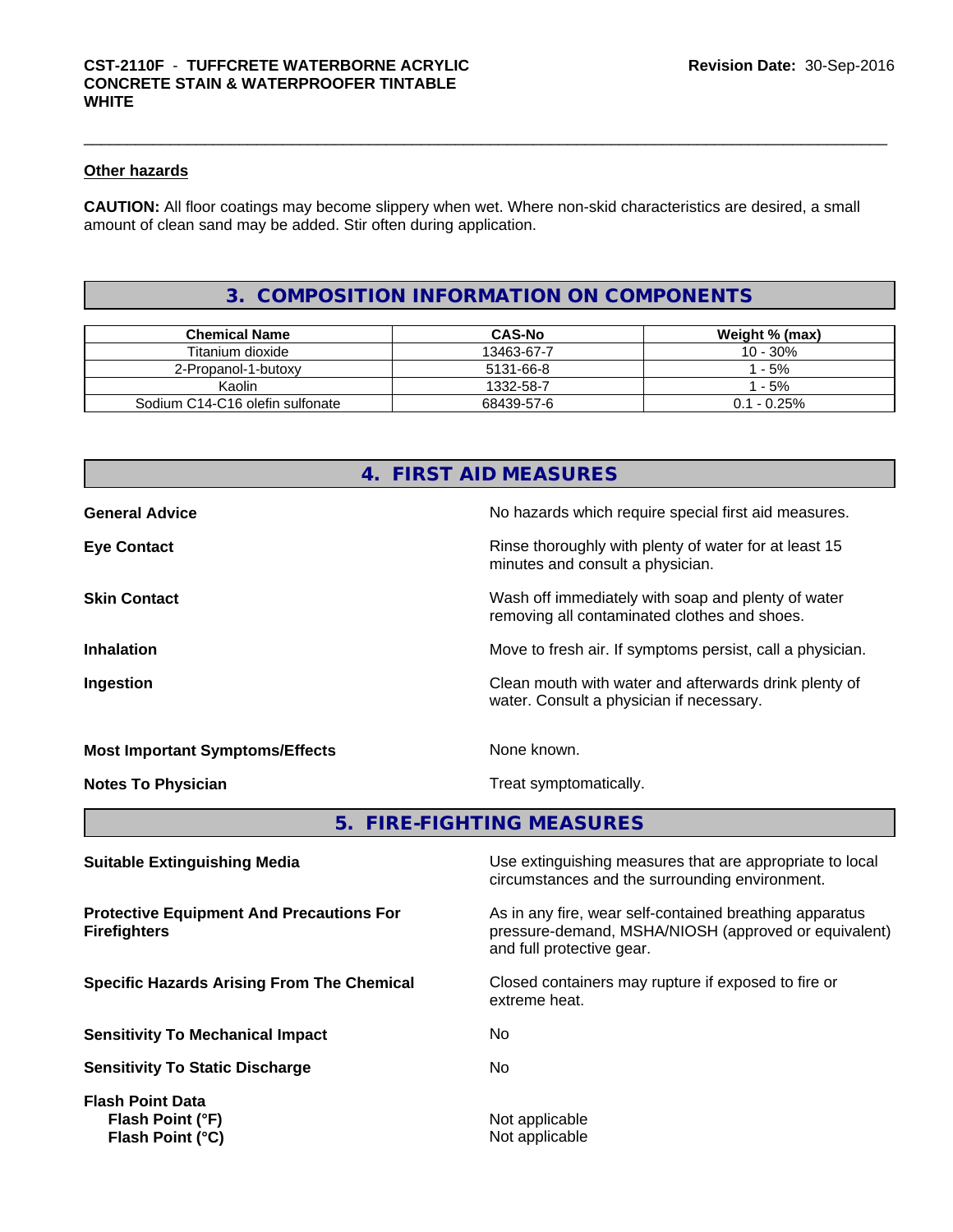|                                                                                  | <b>Flash Point Method</b>                                    |                        | Not applicable                   |                                |  |
|----------------------------------------------------------------------------------|--------------------------------------------------------------|------------------------|----------------------------------|--------------------------------|--|
|                                                                                  | <b>Flammability Limits In Air</b>                            |                        |                                  |                                |  |
|                                                                                  | <b>Lower Explosion Limit</b><br><b>Upper Explosion Limit</b> |                        | Not applicable<br>Not applicable |                                |  |
| <b>NFPA</b>                                                                      | <b>Health: 1</b>                                             | <b>Flammability: 0</b> | <b>Instability: 0</b>            | <b>Special: Not Applicable</b> |  |
| <b>NFPA Legend</b><br>0 - Not Hazardous<br>1 - Slightly<br>$\sim$ $\blacksquare$ |                                                              |                        |                                  |                                |  |

2 - Moderate

3 - High

4 - Severe

*The ratings assigned are only suggested ratings, the contractor/employer has ultimate responsibilities for NFPA ratings where this system is used.*

*Additional information regarding the NFPA rating system is available from the National Fire Protection Agency (NFPA) at www.nfpa.org.*

# **6. ACCIDENTAL RELEASE MEASURES**

**Personal Precautions Avoid contact with skin, eyes and clothing. Ensure** Avoid contact with skin, eyes and clothing. Ensure adequate ventilation.

**Other Information Discription Prevent further leakage or spillage if safe to do so.** 

**Environmental Precautions** See Section 12 for additional Ecological Information.

**Methods For Clean-Up Example 20 All 20 All 20 All 20 All 20 All 20 Soak up with inert absorbent material. Sweep up and** shovel into suitable containers for disposal.

**7. HANDLING AND STORAGE**

**Handling Handling Avoid contact with skin, eyes and clothing. Avoid breathing Handling Avoid breathing Avoid breathing** vapors, spray mists or sanding dust. In case of insufficient ventilation, wear suitable respiratory equipment.

**Storage** Storage **Keep container tightly closed.** Keep out of the reach of

## **Incompatible Materials** Noinformation available

**8. EXPOSURE CONTROLS / PERSONAL PROTECTION**

children.

## **Exposure Limits**

*No exposure limits have been established for this product.*

| <b>Chemical Name</b> | <b>ACGIH</b>             | Alberta                  | <b>British Columbia</b>  | Ontario                  | Quebec                     |
|----------------------|--------------------------|--------------------------|--------------------------|--------------------------|----------------------------|
| Titanium dioxide     | 10 mg/m $3$ - TWA        | 10 mg/m $3$ - TWA        | 10 mg/m $3$ - TWA        | 10 mg/m $3$ - TWA        | 10 mg/m $3$ - TWAEV        |
|                      |                          |                          | $3 \text{ ma/m}^3$ - TWA |                          |                            |
| Kaolin               | $2 \text{ ma/m}^3$ - TWA | $2 \text{ ma/m}^3$ - TWA | $2 \text{ ma/m}^3$ - TWA | $2 \text{ ma/m}^3$ - TWA | $5 \text{ ma/m}^3$ - TWAEV |
|                      |                          |                          |                          |                          |                            |

**Legend**

ACGIH - American Conference of Governmental Industrial Hygienists Alberta - Alberta Occupational Exposure Limits

British Columbia - British Columbia Occupational Exposure Limits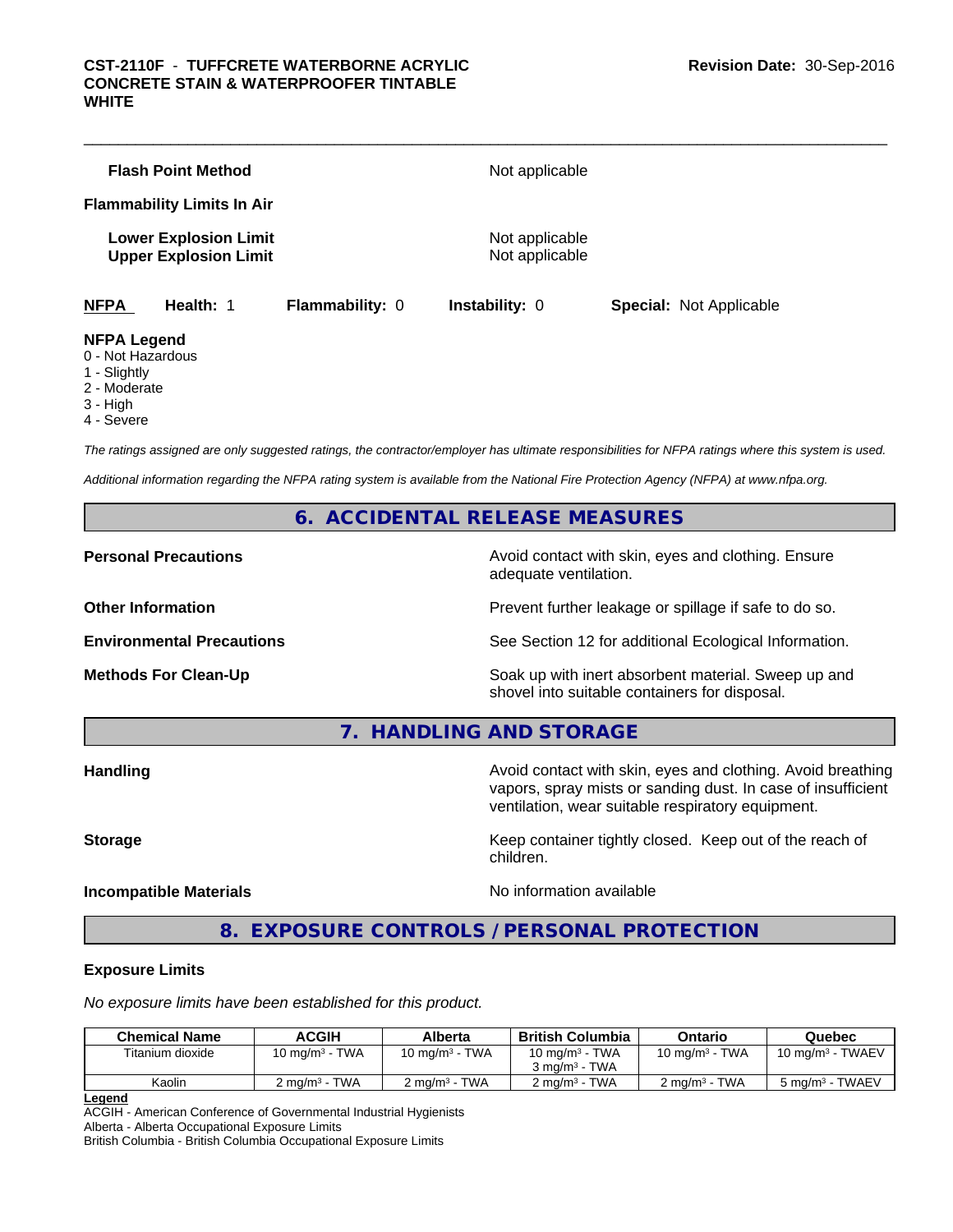# \_\_\_\_\_\_\_\_\_\_\_\_\_\_\_\_\_\_\_\_\_\_\_\_\_\_\_\_\_\_\_\_\_\_\_\_\_\_\_\_\_\_\_\_\_\_\_\_\_\_\_\_\_\_\_\_\_\_\_\_\_\_\_\_\_\_\_\_\_\_\_\_\_\_\_\_\_\_\_\_\_\_\_\_\_\_\_\_\_\_\_\_\_ **CST-2110F** - **TUFFCRETE WATERBORNE ACRYLIC CONCRETE STAIN & WATERPROOFER TINTABLE WHITE**

Ontario - Ontario Occupational Exposure Limits Quebec - Quebec Occupational Exposure Limits N/E - Not established

**Personal Protective Equipment**

**Engineering Measures Ensure** Ensure adequate ventilation, especially in confined areas.

**Eye/Face Protection Safety glasses with side-shields. Skin Protection Protection Protective gloves and impervious clothing. Respiratory Protection In case of insufficient ventilation wear suitable respiratory** equipment.

**Hygiene Measures Avoid contact with skin, eyes and clothing. Remove and Avoid contact with skin, eyes and clothing. Remove and Avoid contact with skin, eyes and clothing. Remove and** wash contaminated clothing before re-use. Wash thoroughly after handling.

# **9. PHYSICAL AND CHEMICAL PROPERTIES**

**Appearance** liquid **Odor** little or no odor **Odor Threshold No information available No information available Density (lbs/gal)** 9.75 - 9.85 **Specific Gravity** 1.16 - 1.18 **pH** No information available **Viscosity (cps)** No information available **Solubility** No information available in the solution of the North Solution available in the Solution of the North Solution available in the North Solution available in the North Solution available in the North Solution of **Water Solubility Water Solubility Water Solubility Water Solubility Water Solubility Water Solution Evaporation Rate Evaporation Rate No information available Vapor Pressure** No information available **Vapor Density**<br> **We Solids**<br>
We Solids
25 - 45 Wt. % Solids **Vol. % Solids** 25 - 35 **Wt. % Volatiles** 55 - 65 **Vol. % Volatiles** 65 - 75 **VOC Regulatory Limit (g/L)** < 250 **Boiling Point (°F)** 212 **Boiling Point (°C) Freezing Point (°F)** 32 **Freezing Point (°C)** 0 **Flash Point (°F)**  $\qquad \qquad$  Not applicable **Flash Point (°C)** Not applicable **Flash Point Method** Not applicable **Flammability (solid, gas)** Not applicable **Upper Explosion Limit** Not applicable **Lower Explosion Limit Contract Contract Contract Contract Contract Contract Contract Contract Contract Contract Contract Contract Contract Contract Contract Contract Contract Contract Contract Contract Contract Contract Autoignition Temperature (°F)** No information available **Autoignition Temperature (°C)**<br> **Decomposition Temperature (°F)** No information available **Decomposition Temperature (°F) Decomposition Temperature (°C)** No information available **Partition Coefficient (n-octanol/water)** No information available

# **10. STABILITY AND REACTIVITY**

**Reactivity** Not Applicable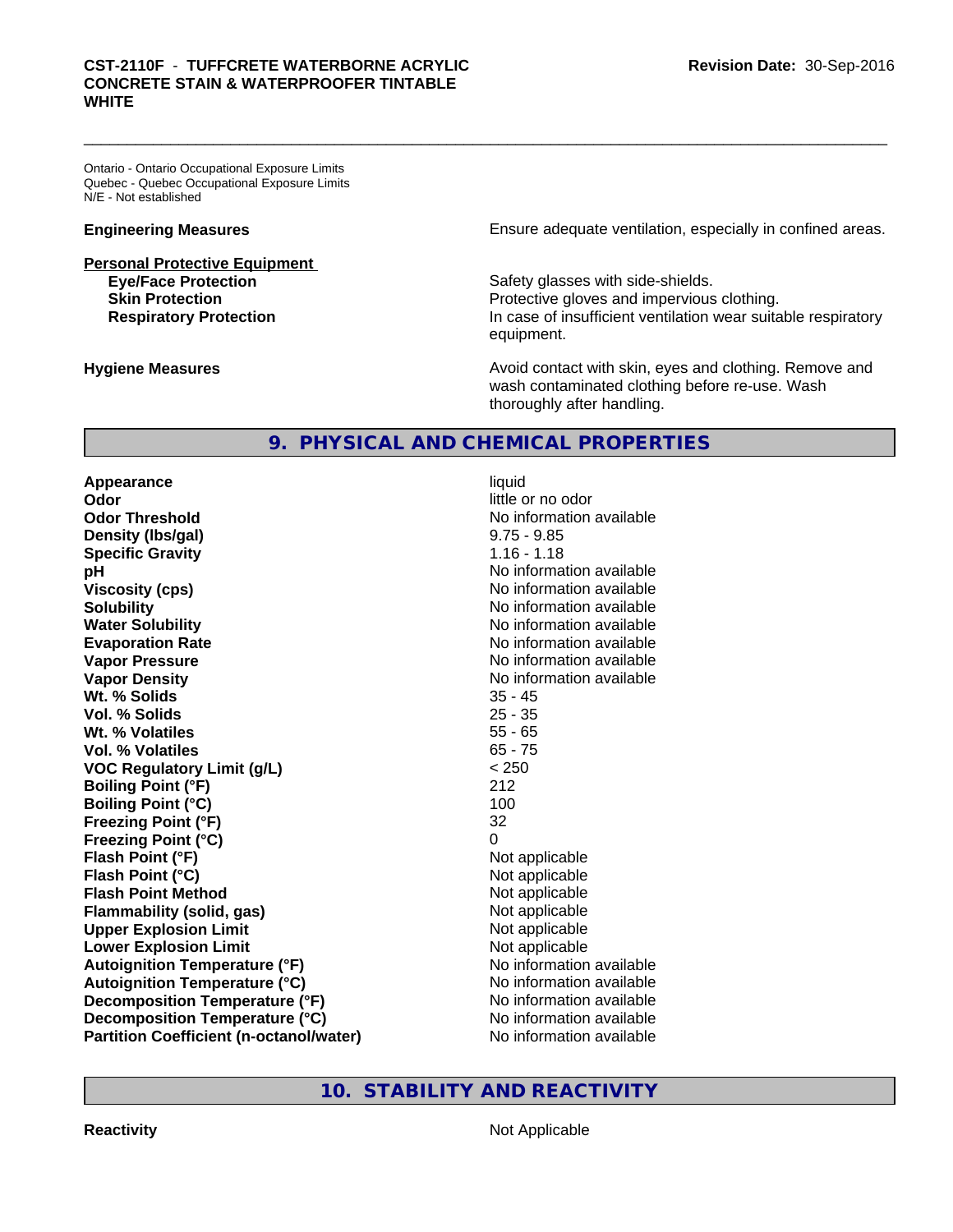**Hazardous Decomposition Products** None under normal use.

**Chemical Stability Chemical Stability** Stable under normal conditions.

**Conditions To Avoid Prevent from freezing.** 

**Incompatible Materials Incompatible Materials No materials to be especially mentioned.** 

**Possibility Of Hazardous Reactions** None under normal conditions of use.

# **11. TOXICOLOGICAL INFORMATION**

| <b>Product Information</b><br>Information on likely routes of exposure                     |                                                          |
|--------------------------------------------------------------------------------------------|----------------------------------------------------------|
| <b>Principal Routes of Exposure</b>                                                        | Eye contact, skin contact and inhalation.                |
| <b>Acute Toxicity</b>                                                                      |                                                          |
| <b>Product Information</b>                                                                 | No information available                                 |
| Information on toxicological effects                                                       |                                                          |
| <b>Symptoms</b>                                                                            | No information available                                 |
| Delayed and immediate effects as well as chronic effects from short and long-term exposure |                                                          |
| Eye contact                                                                                | May cause slight irritation                              |
| <b>Skin contact</b>                                                                        | Substance may cause slight skin irritation. Prolonged or |
|                                                                                            | repeated contact may dry skin and cause irritation.      |
| <b>Inhalation</b>                                                                          | May cause irritation of respiratory tract.               |
| Ingestion                                                                                  | Ingestion may cause gastrointestinal irritation, nausea, |
|                                                                                            | vomiting and diarrhea.                                   |
| Sensitization:                                                                             | No information available.                                |
| <b>Neurological Effects</b>                                                                | No information available.                                |
| <b>Mutagenic Effects</b>                                                                   | No information available.                                |
| <b>Reproductive Effects</b>                                                                | No information available.                                |
| <b>Developmental Effects</b>                                                               | No information available.                                |
| <b>Target Organ Effects</b>                                                                | No information available.                                |
| <b>STOT - single exposure</b>                                                              | No information available.                                |
| <b>STOT - repeated exposure</b>                                                            | No information available.                                |
| Other adverse effects                                                                      | No information available.                                |
| <b>Aspiration Hazard</b>                                                                   | No information available.                                |
| <b>Numerical measures of toxicity</b>                                                      |                                                          |

**The following values are calculated based on chapter 3.1 of the GHS document**

| <b>ATEmix (oral)</b>   | 70224 mg/kg |
|------------------------|-------------|
| <b>ATEmix (dermal)</b> | 71167 mg/kg |

## **Component**

Titanium dioxide LD50 Oral: > 10000 mg/kg (Rat) 2-Propanol-1-butoxy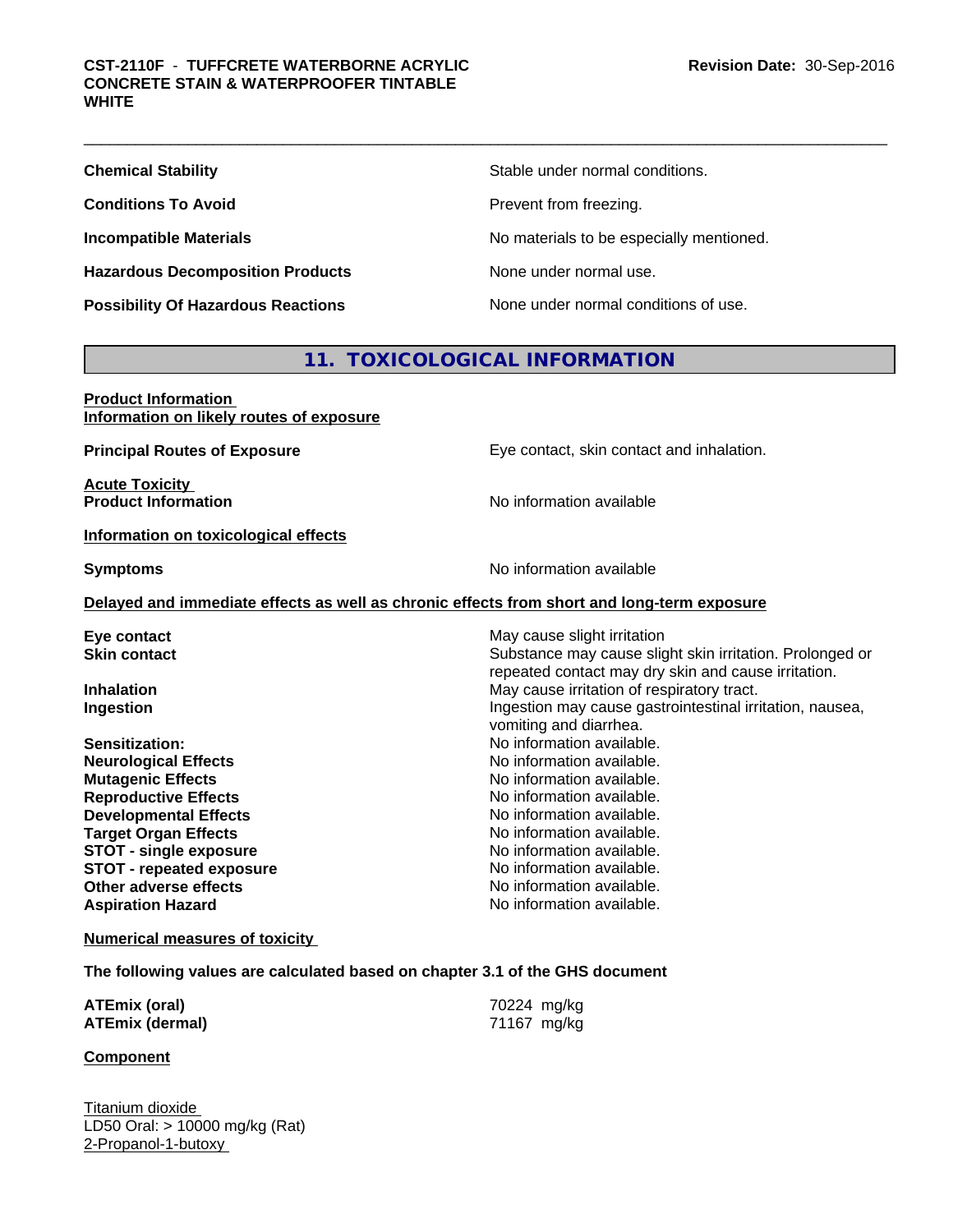# \_\_\_\_\_\_\_\_\_\_\_\_\_\_\_\_\_\_\_\_\_\_\_\_\_\_\_\_\_\_\_\_\_\_\_\_\_\_\_\_\_\_\_\_\_\_\_\_\_\_\_\_\_\_\_\_\_\_\_\_\_\_\_\_\_\_\_\_\_\_\_\_\_\_\_\_\_\_\_\_\_\_\_\_\_\_\_\_\_\_\_\_\_ **CST-2110F** - **TUFFCRETE WATERBORNE ACRYLIC CONCRETE STAIN & WATERPROOFER TINTABLE WHITE**

LD50 Oral: 5660 mg/kg (Rat) LD50 Dermal: 3100 mg/kg (Rabbit) Kaolin LD50 Oral: > 5000 mg/kg (Rat)

## **Chronic Toxicity**

## **Carcinogenicity**

*The information below indicateswhether each agency has listed any ingredient as a carcinogen:.*

| <b>Chemical Name</b>  | IARC                              | <b>NTP</b> |
|-----------------------|-----------------------------------|------------|
|                       | Possible Human Carcinogen<br>2B - |            |
| Titanium L<br>dioxide |                                   |            |

• Although IARC has classified titanium dioxide as possibly carcinogenic to humans (2B), their summary concludes: "No significant exposure to titanium dioxide is thought to occur during the use of products in which titanium dioxide is bound to other materials, such as paint."

## **Legend**

IARC - International Agency for Research on Cancer NTP - National Toxicity Program OSHA - Occupational Safety & Health Administration

**12. ECOLOGICAL INFORMATION**

# **Ecotoxicity Effects**

The environmental impact of this product has not been fully investigated.

## **Product Information**

# **Acute Toxicity to Fish**

No information available

## **Acute Toxicity to Aquatic Invertebrates**

No information available

## **Acute Toxicity to Aquatic Plants**

No information available

## **Persistence / Degradability**

No information available.

# **Bioaccumulation / Accumulation**

No information available.

## **Mobility in Environmental Media**

No information available.

## **Ozone**

No information available

# **Component**

**Acute Toxicity to Fish**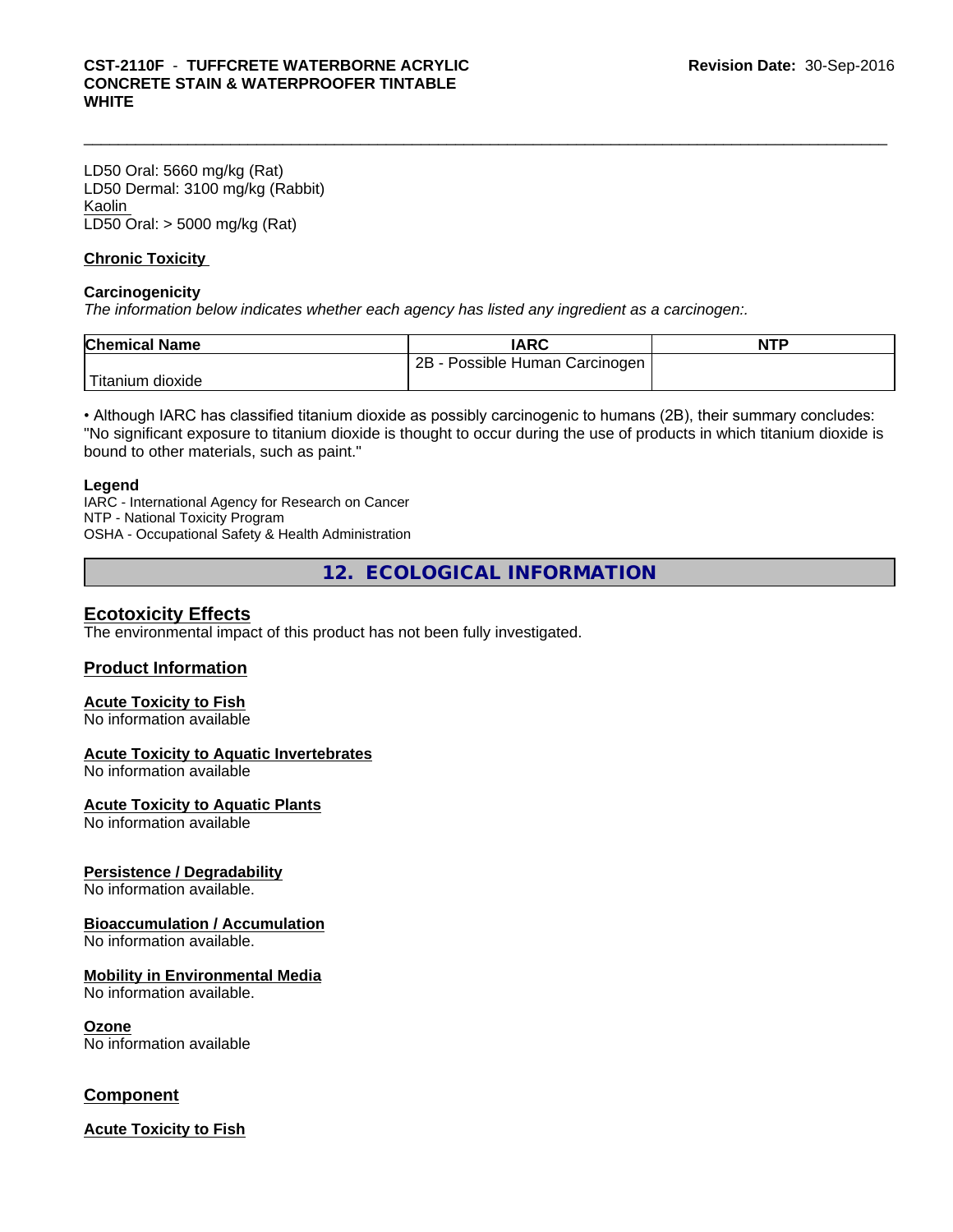# Titanium dioxide

 $LC50:$  > 1000 mg/L (Fathead Minnow - 96 hr.)

### **Acute Toxicity to Aquatic Invertebrates** No information available

## **Acute Toxicity to Aquatic Plants**

No information available

**13. DISPOSAL CONSIDERATIONS**

Waste Disposal Method **Dispose of in accordance with federal, state, provincial,** and local regulations. Local requirements may vary, consult your sanitation department or state-designated environmental protection agency for more disposal options.

# **14. TRANSPORT INFORMATION**

| ۰<br>٠<br>×<br>۰,<br>.,<br>v |
|------------------------------|
|------------------------------|

Not regulated

**ICAO / IATA** Not regulated

**IMDG / IMO** Not regulated

# **15. REGULATORY INFORMATION**

# **International Inventories**

| <b>TSCA: United States</b> | Yes - All components are listed or exempt. |
|----------------------------|--------------------------------------------|
| <b>DSL: Canada</b>         | Yes - All components are listed or exempt. |

# **National Pollutant Release Inventory (NPRI)**

## **NPRI Parts 1- 4**

This product contains the following Parts 1-4 NPRI chemicals:

| <b>Chemical Name</b> | <b>CAS-No</b> | Weight % (max) | <b>NPRI Parts 1-4</b> |
|----------------------|---------------|----------------|-----------------------|
| 2-Propanol-1-butoxy  | 5131-66-8     | 5%             | ∟isted                |

## **NPRI Part 5**

This product contains the following NPRI Part 5 Chemicals:

| <b>Chemical Name</b> | CAS-No    | Weight % (max) | <b>NPRI Part 5</b> |
|----------------------|-----------|----------------|--------------------|
| 2-Propanol-1-butoxy  | 5131-66-8 | 5%             | Listed             |

# **WHMIS Regulatory Status**

This product has been classified in accordance with the hazard criteria of the Hazardous Products Regulations (HPR)